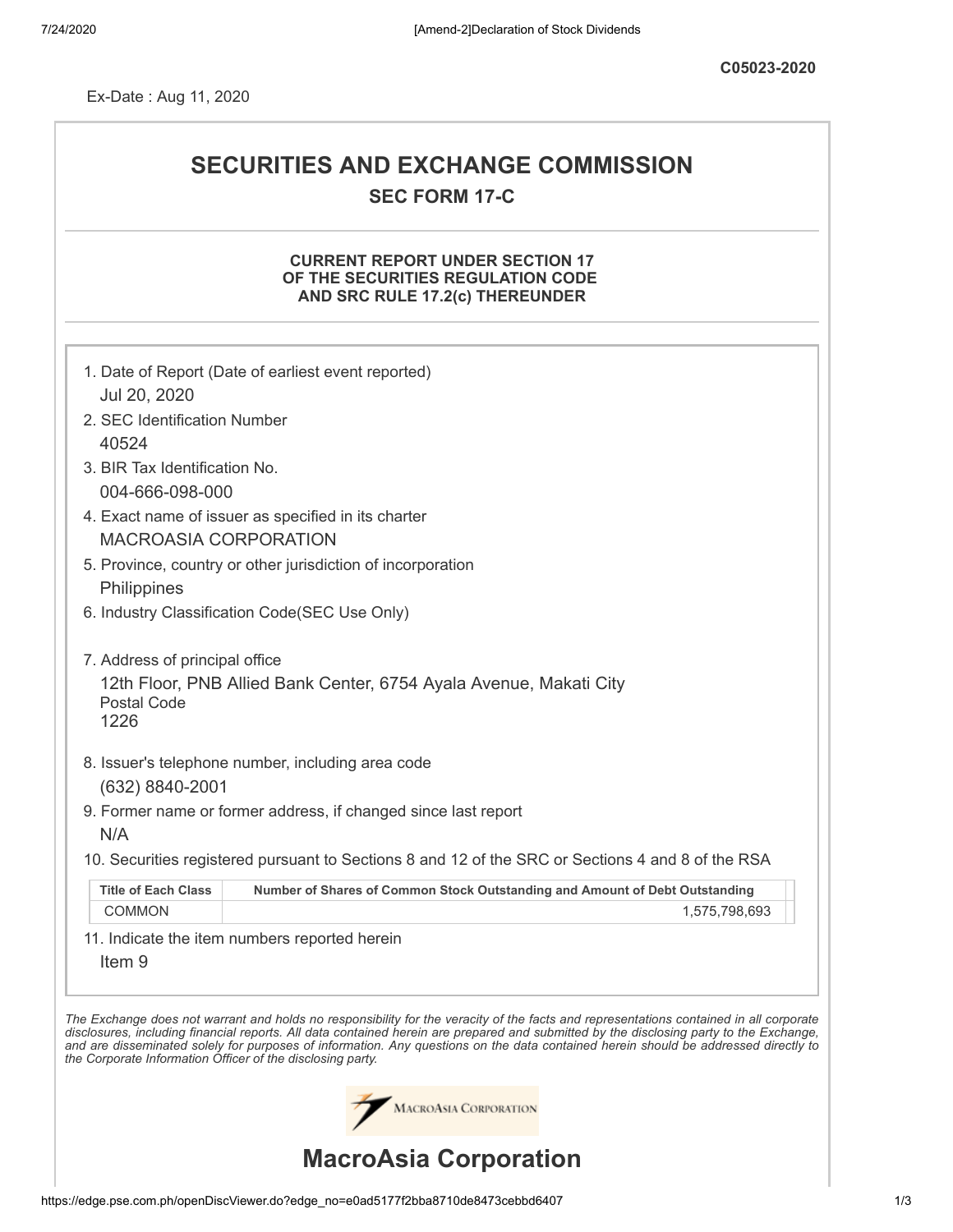7/24/2020 [Amend-2]Declaration of Stock Dividends



## **PSE Disclosure Form 6-2 - Declaration of Stock Dividends** *References: SRC Rule 17 (SEC Form 17-C) and Sections 6 and 4.4 of the Revised Disclosure Rules*

**Subject of the Disclosure**

Declaration of Stock Dividends

#### **Background/Description of the Disclosure**

Please be advised that during the Annual Stockholders' Meeting of MacroAsia Corporation (the "Corporation") on 17 July 2020, the stockholders approved the declaration of 20% stock dividends equivalent to 315,159,739 shares with any resulting fractional shares to be dropped, to be paid out from the unrestricted retained earnings of the Corporation as of December 31, 2019.

During the Organizational Meeting of the Corporation held immediately after the Annual Stockholders' Meeting on July 17, 2020, the Board of Directors also approved the record date of August 14, 2020 and payment date of September 11, 2020 for the 20% stock dividends. This supersedes the April 3, 2020 record date which was previously set/approved.

The Board of Directors approved the declaration of 20% stock dividends during the Special Board Meeting of the Corporation held on April 30, 2020.

## **Type of Securities**

| Common |
|--------|
|--------|

- $\bigcap$  Preferred
- **Others**

#### **Stock Dividend**

| Date of Approval by<br><b>Board of Directors</b>                           | Apr 30, 2020 |
|----------------------------------------------------------------------------|--------------|
| Date of Approval by<br><b>Stockholders</b>                                 | Jul 17, 2020 |
| <b>Other Relevant</b><br><b>Regulatory Agency, if</b><br>applicable        | N/A          |
| Date of Approval by<br><b>Relevant Regulatory</b><br>Agency, if applicable | N/A          |
| Date of Approval by<br>Securities and<br><b>Exchange Commission</b>        | N/A          |
| <b>Stock Dividend Rate</b>                                                 | 20%          |

#### **Source of Dividend Payment**

Unrestricted retained earnings of the Corporation as of 31 December 2019